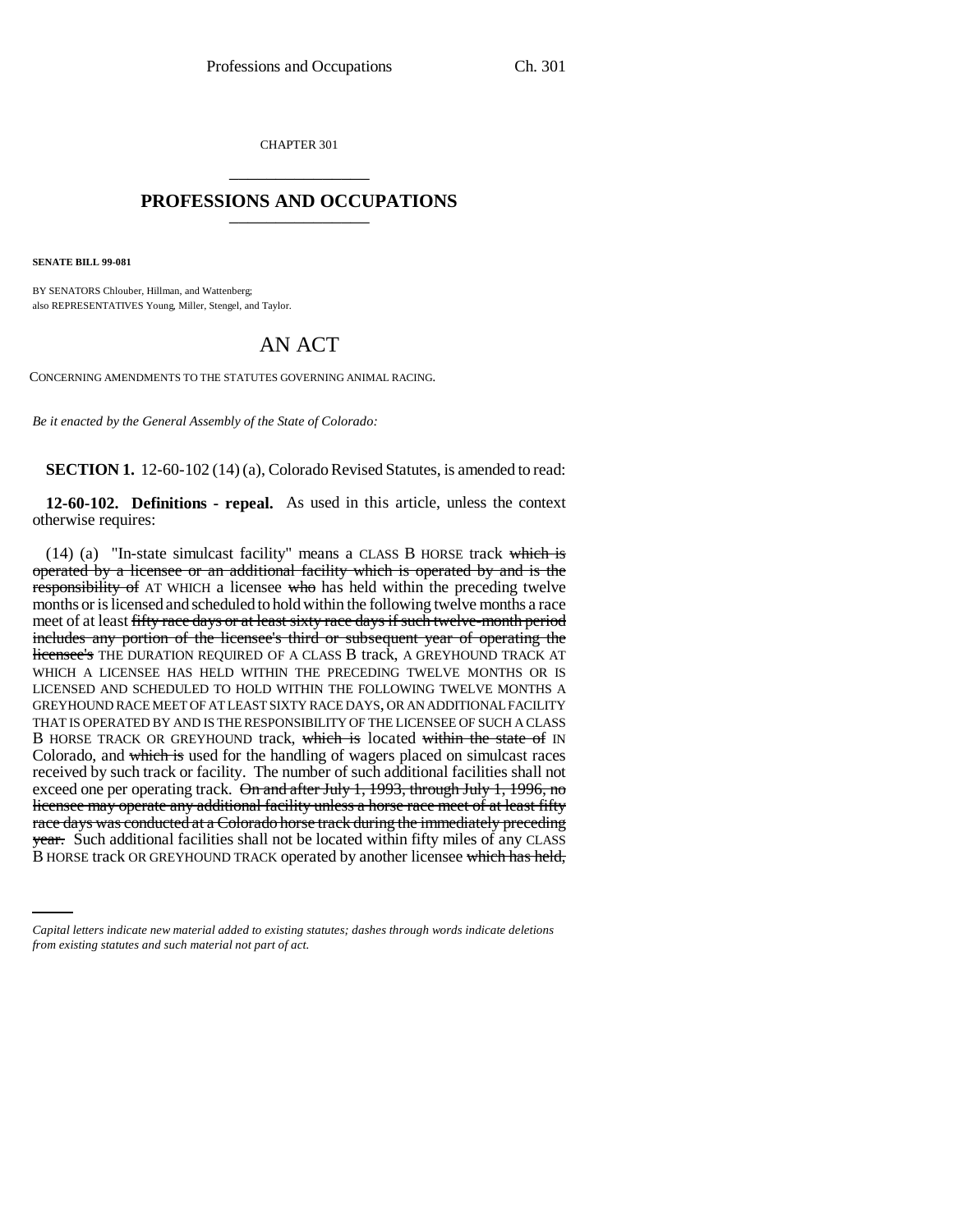## Ch. 301 Professions and Occupations

within the previous twelve months, or is licensed and scheduled to hold, within the next twelve months, a race meet of no less than fifty race days or no less than sixty race days if such twelve-month period includes any portion of the track's third or subsequent year of operation, without the written consent of such other licensee. The commission shall establish by rule the means of obtaining such consent.

**SECTION 2.** 12-60-202 (2), Colorado Revised Statutes, is amended to read:

**12-60-202. Director - qualifications - powers and duties.** (2) The director shall devote his or her entire time and attention to the duties of the office and shall not be engaged in any other profession or occupation. THE DIRECTOR SHALL NOT ENGAGE IN ANY OTHER PROFESSION OR OCCUPATION THAT COULD PRESENT A CONFLICT OF INTEREST WITH THE DIRECTOR'S DUTIES AS DIRECTOR OF THE DIVISION.

**SECTION 3.** 12-60-501 (2) (a), Colorado Revised Statutes, is amended, and the said 12-60-501 is further amended BY THE ADDITION OF A NEW SUBSECTION, to read:

**12-60-501. Regulation of race meets and racing-related businesses.** (2) (a) In particular, the commission shall, at its own expense, regulate the operations of pari-mutuel machines and equipment, the operations of all money rooms, accounting rooms, and sellers' and cashiers' windows, and the weighing of jockeys and of greyhounds, and shall take or cause to be taken saliva, urine, blood, or other body fluid samples or biopsy or necropsy specimens from horses and greyhounds selected by the commission or its employees on a random basis at race meets provided for under this article or when concerns are raised as to a particular animal, including but not limited to the winner of a race, and shall test and determine such samples or specimens or cause such samples or specimens to be tested and determined. For such purposes, the commission, at its expense and in addition to other employees, shall employ or contract with competent veterinary doctors, accountants, chemists, and other persons necessary to supervise the conduct of race meets and to ascertain that this article and the rules of the commission are strictly complied with. The commission shall also seek innovative and efficient methods of testing animals for prohibited drugs and medication, while ensuring animal safety and maintaining the integrity of racing. Through its bidding process, the commission shall invite laboratories to include proposals for testing procedures and methods that would maintain or improve the effectiveness of test results and minimize testing cost incurred by the state or the racing industry.

(5) A LICENSED TRACK OR ITS ADDITIONAL FACILITY MAY BE USED FOR NON-RACING EVENTS UPON ADVANCE NOTICE TO THE COMMISSION, SUBJECT TO THE AUTHORITY OF THE COMMISSION AND THE DIVISION TO TAKE ALL MEASURES REASONABLY NECESSARY TO ENSURE THAT SUCH NON-RACING EVENTS DO NOT INTERFERE WITH THE SAFE AND PROPER CONDUCT OF RACING OR THE SUITABILITY OF THE TRACK FOR RACING.

**SECTION 4.** 12-60-507, Colorado Revised Statutes, is amended BY THE ADDITION OF A NEW SUBSECTION to read:

**12-60-507. Investigation - denial, suspension, and revocation actions against licensees - unlawful acts.** (1.5) THE DIRECTOR MAY SUMMARILY SUSPEND THE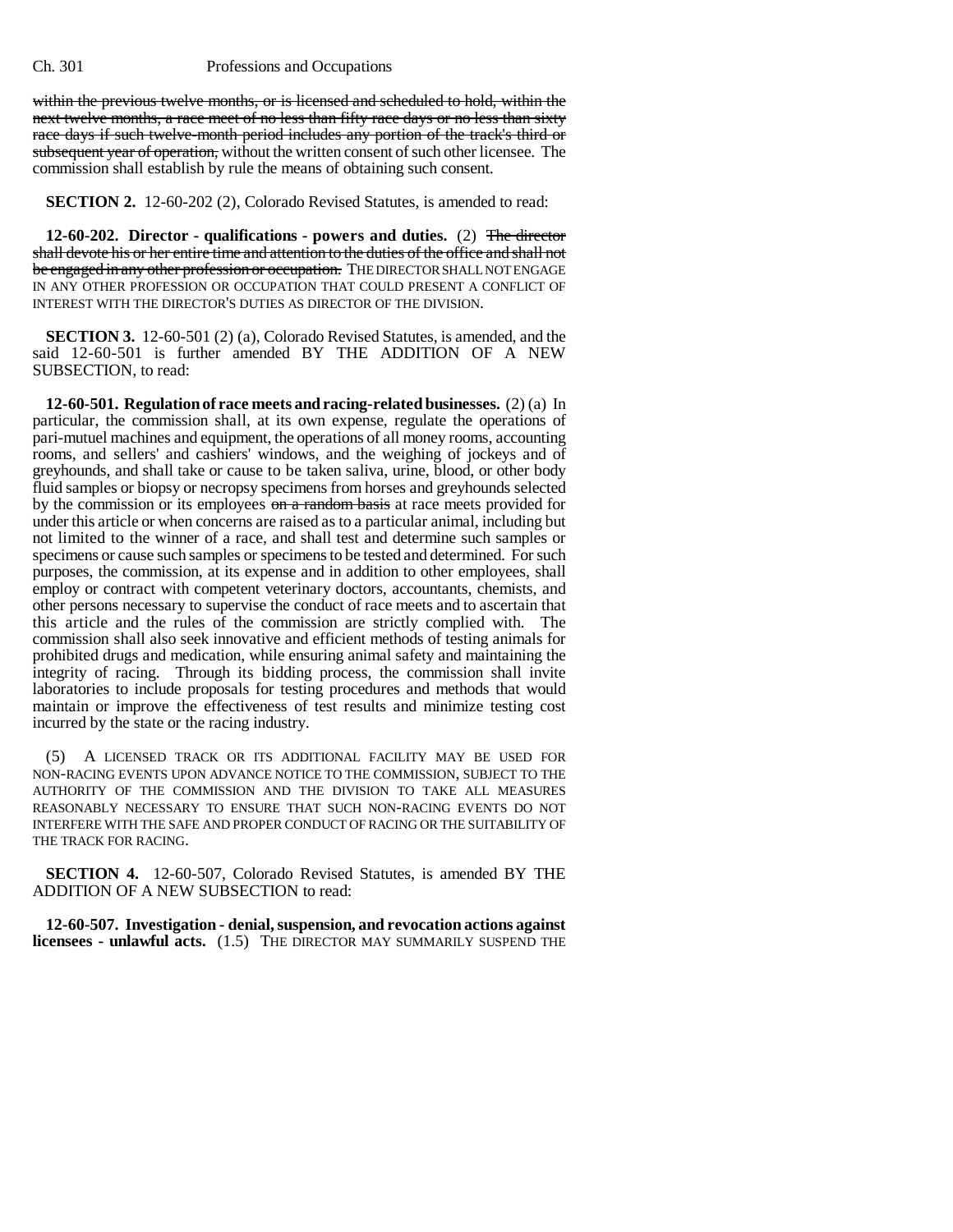LICENSE OF ANY PERSON PENDING A HEARING CONCERNING VIOLATION OF PARAGRAPH (o) OF SUBSECTION (1) OF THIS SECTION.

**SECTION 5.** 12-60-603 (1) (a), Colorado Revised Statutes, is amended to read:

**12-60-603. Duration of meets.** (1) (a) It is unlawful to conduct any race meet at which wagering is permitted except under the provisions of this article. It is lawful to conduct pari-mutuel wagering on live horse or greyhound races which THAT are part of a race meet licensed and conducted pursuant to this article. The duration of any horse race meet at a class B track shall be at least fifty race days, or at least sixty live race days if such horse race meet is held during any portion of the track's third or subsequent year of operation AS SPECIFIED IN SECTION 12-60-102 (4); except that the commission may prescribe a lesser number of race days in the event of unforeseen circumstances or acts of God.

**SECTION 6.** 12-60-702 (1) (b), (1) (g), and (1) (h), Colorado Revised Statutes, are amended, and the said 12-60-702 is further amended BY THE ADDITION OF A NEW SUBSECTION, to read:

**12-60-702. Unlawful to wager, exception - excess - taxes - special provisions for simulcast races - repeal.** (1) (b) (I) EXCEPT AS OTHERWISE PROVIDED IN SUBSECTION (4) OF THIS SECTION, it is unlawful for any licensee for the racing of greyhounds or any operator of an in-state simulcast facility that receives simulcast races of greyhounds to take more than nineteen and one-half percent of the gross receipts of any pari-mutuel wagering on such races or simulcast races.  $\sigma$ 

(II) EXCEPT AS OTHERWISE PROVIDED IN SUBSECTION (4) OF THIS SECTION, IT IS UNLAWFUL for a licensee for the racing of horses or an operator of an in-state simulcast facility that receives simulcast races of horses to take more than eighteen and one-half percent of the gross receipts on win, place, and show wagering on such races or simulcast races or more than twenty-five percent of the gross receipts from all other pari-mutuel wagering on such races or simulcast races.

(g) EXCEPT AS OTHERWISE PROVIDED IN SUBSECTION (4) OF THIS SECTION:

(I) It is unlawful for any licensee to compute breaks in the pari-mutuel system in excess of ten cents; AND

(II) If, during any race meet conducted under this law ARTICLE, there are underpayments of the amount actually due to the wagerers, the amount of the excess of such underpayments over and above overpayments to wagerers, at the expiration of thirty days from the end of said meet, shall revert and belong to the state of Colorado and be paid to the department of revenue through the division and become a part of its funds, and it shall not be retained by the licensee under whose license such race meet was held.

(h) (I) Fifty percent of the breakage at any horse race meet shall be retained by the licensee under whose license such horse race meet was held and the remainder shall be paid as purses for the races conducted at such race meet.

(II) The breakage at any greyhound race meet shall be retained by the licensee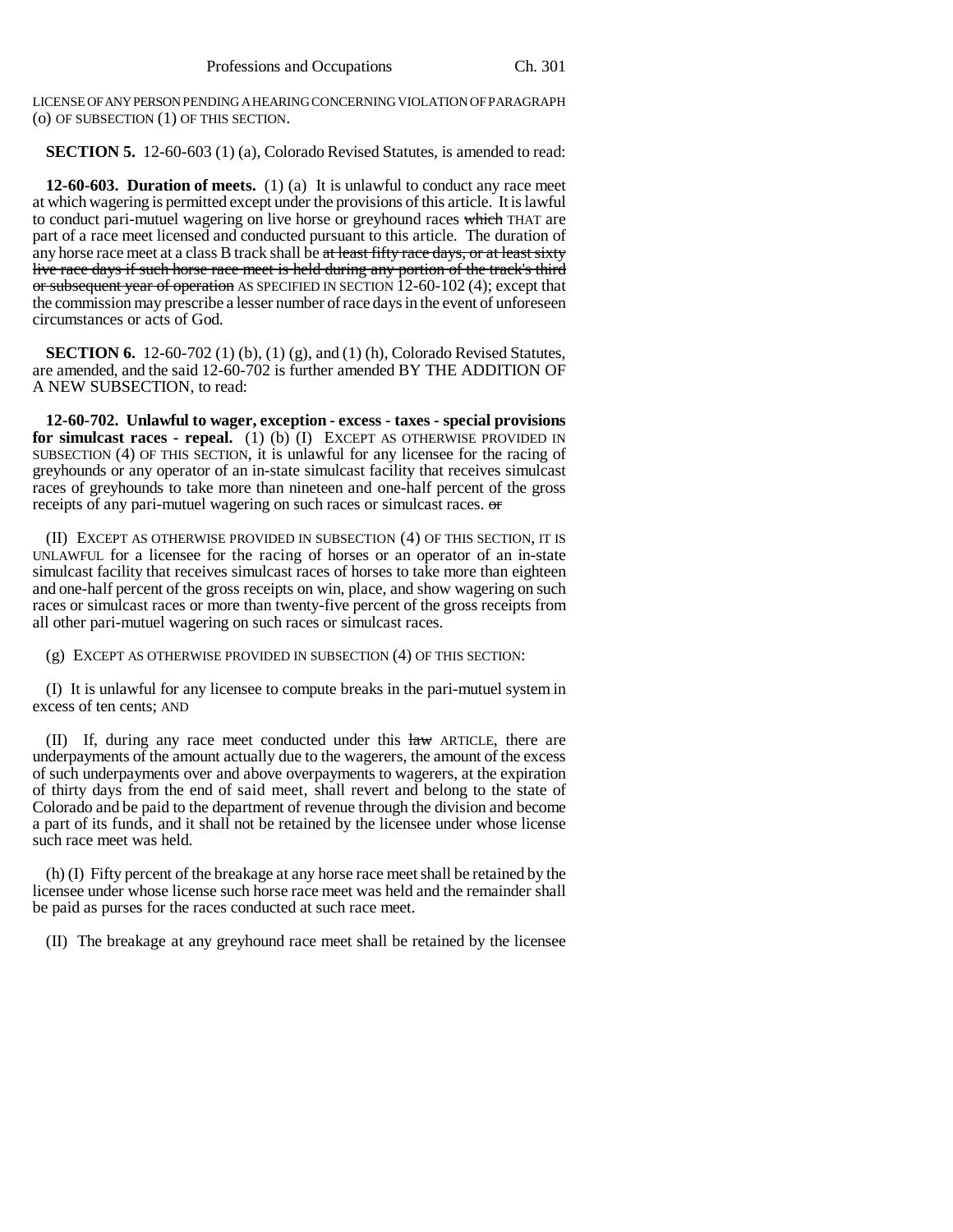under whose license such greyhound race meet was held.

(III) EXCEPT AS OTHERWISE PROVIDED IN SUBPARAGRAPH (IV) OF THIS PARAGRAPH (g) OR IN SUBSECTION (4) OF THIS SECTION, the breakage on any simulcast race of horses or greyhounds received by an in-state simulcast facility shall be retained by the operator of such in-state simulcast facility. except that,

(IV) In the case of simulcast races of horses received from an in-state host track, fifty percent of the breakage shall be paid to the licensee of such in-state host track within sixty days after the end of the race meet from which such simulcast race was broadcast and the remainder shall be paid as purses for the races conducted at such in-state host track.

(4) PURSUANT TO A VALID SIMULCASTING AGREEMENT, AN OPERATOR OF AN IN-STATE SIMULCAST FACILITY THAT RECEIVES SIMULCAST SIGNALS OF HORSE OR GREYHOUND RACES HELD IN ANOTHER STATE MAY:

(a) TAKE THE PERCENTAGE OF THE GROSS RECEIPTS OF ANY PARI-MUTUEL WAGERING ON SUCH SIMULCAST RACES AS IS ALLOWABLE UNDER THE LAWS AND RULES OF SUCH OTHER STATE; AND

(b) ADOPT SUCH PROCEDURES FOR COMPUTATION AND DISTRIBUTION OF BREAKAGE AS ARE ALLOWABLE UNDER THE LAWS AND RULES OF SUCH OTHER STATE.

**SECTION 7. Repeal.** 12-60-704 (3) (a), Colorado Revised Statutes, is repealed as follows:

**12-60-704. Horse breeders' and owners' awards and supplemental purse** fund - creation - awards - annual reports - sunset review.  $(3)$   $(a)$  There is hereby created an advisory committee of nine persons to advise the commission relative to the breeders', owners', and stallion awards and supplemental purses. The committee shall be composed of members of the Colorado horse breeder associations, including one breeder of Arabians, the Colorado fair circuit associations, two members of the betting public, and other Colorado licensed horse racetracks. Committee members shall serve without compensation. Appointments shall be made by the commission, and terms of office shall be for three years, with the initial appointments to be made so that three members shall serve for three years, three members shall serve for two years, and three members shall serve for one year. Vacancies, when occurring, shall be filled by the commission for the remainder of the term of any said vacancy.

**SECTION 8.** 12-60-705 (1), Colorado Revised Statutes, is amended to read:

**12-60-705. Payments to state - disposition.** (1) Except as otherwise provided in sections 12-60-701, 12-60-702 (1), and 12-60-704, all sums referred to in sections 12-60-701, 12-60-702 (1), and 12-60-704, including all sums collected for license fees and fines pursuant to the provisions of this article, shall be paid to the department of revenue through the division on the TENTH business day OF THE MONTH IMMEDIATELY following the day of MONTH IN WHICH each performance TOOK PLACE, and the licensee shall make a return as required by rules of the commission.